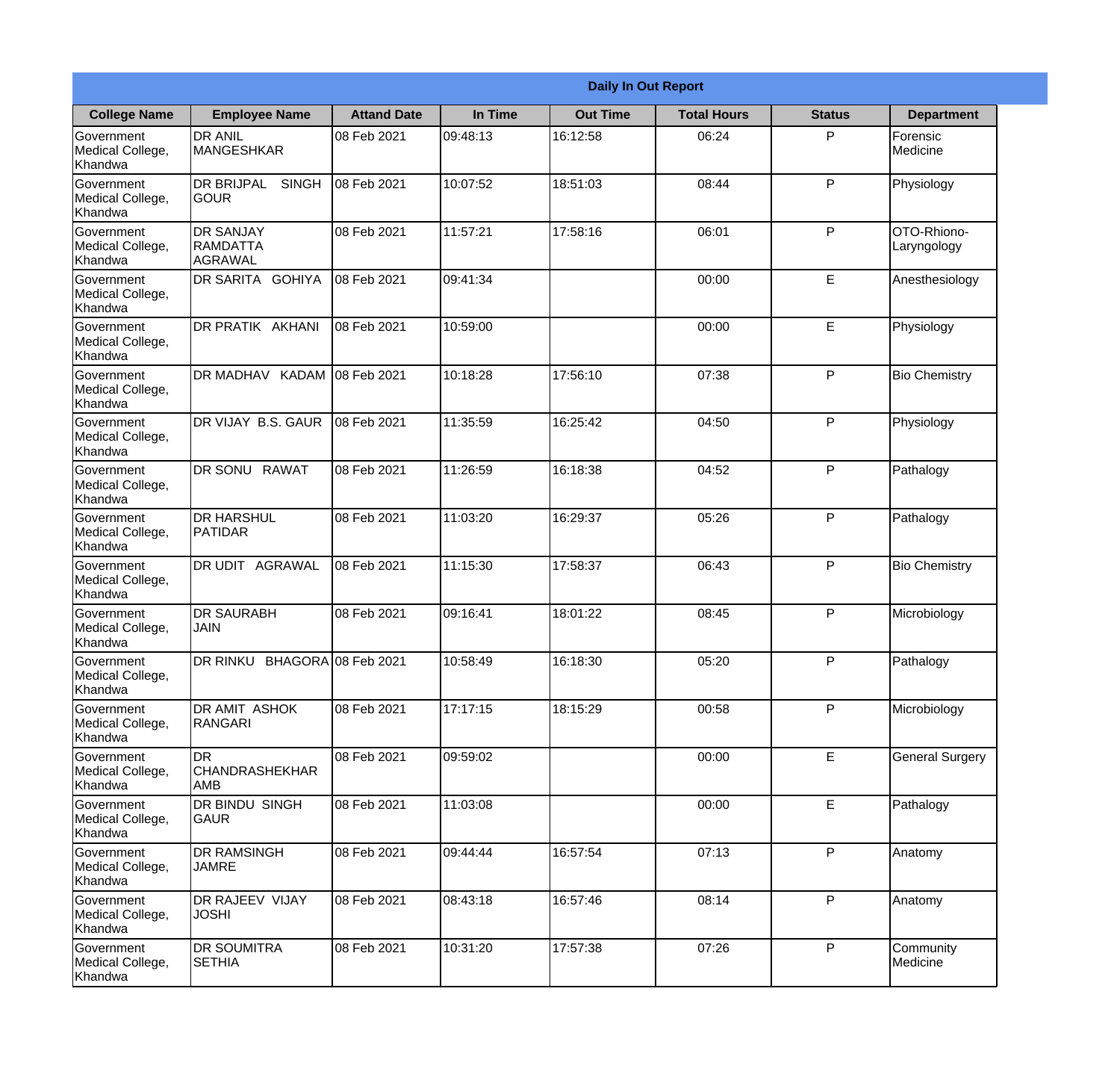| <b>Designation</b>                  | <b>Category</b>     |
|-------------------------------------|---------------------|
| <b>Assistant Professor</b>          | Para Clinical       |
| Demonstrator/Tutor                  | Non Clinical        |
| Professor                           | Clinical            |
| Professor                           | Clinical            |
| <b>Assistant Professor</b>          | <b>Non Clinical</b> |
| <b>Assistant Professor</b>          | <b>Non Clinical</b> |
| Associate Professor Non Clinical    |                     |
| Demonstrator/Tutor   Para Clinical  |                     |
| Assistant Professor   Para Clinical |                     |
| Associate Professor Non Clinical    |                     |
| Associate Professor   Para Clinical |                     |
| Assistant Professor   Para Clinical |                     |
| Professor                           | Para Clinical       |
| <b>Assistant Professor Clinical</b> |                     |
| Associate Professor   Para Clinical |                     |
| Demonstrator/Tutor   Non Clinical   |                     |
| <b>Assistant Professor</b>          | Non Clinical        |
| Assistant Professor   Para Clinical |                     |

## **Daily In Out Report**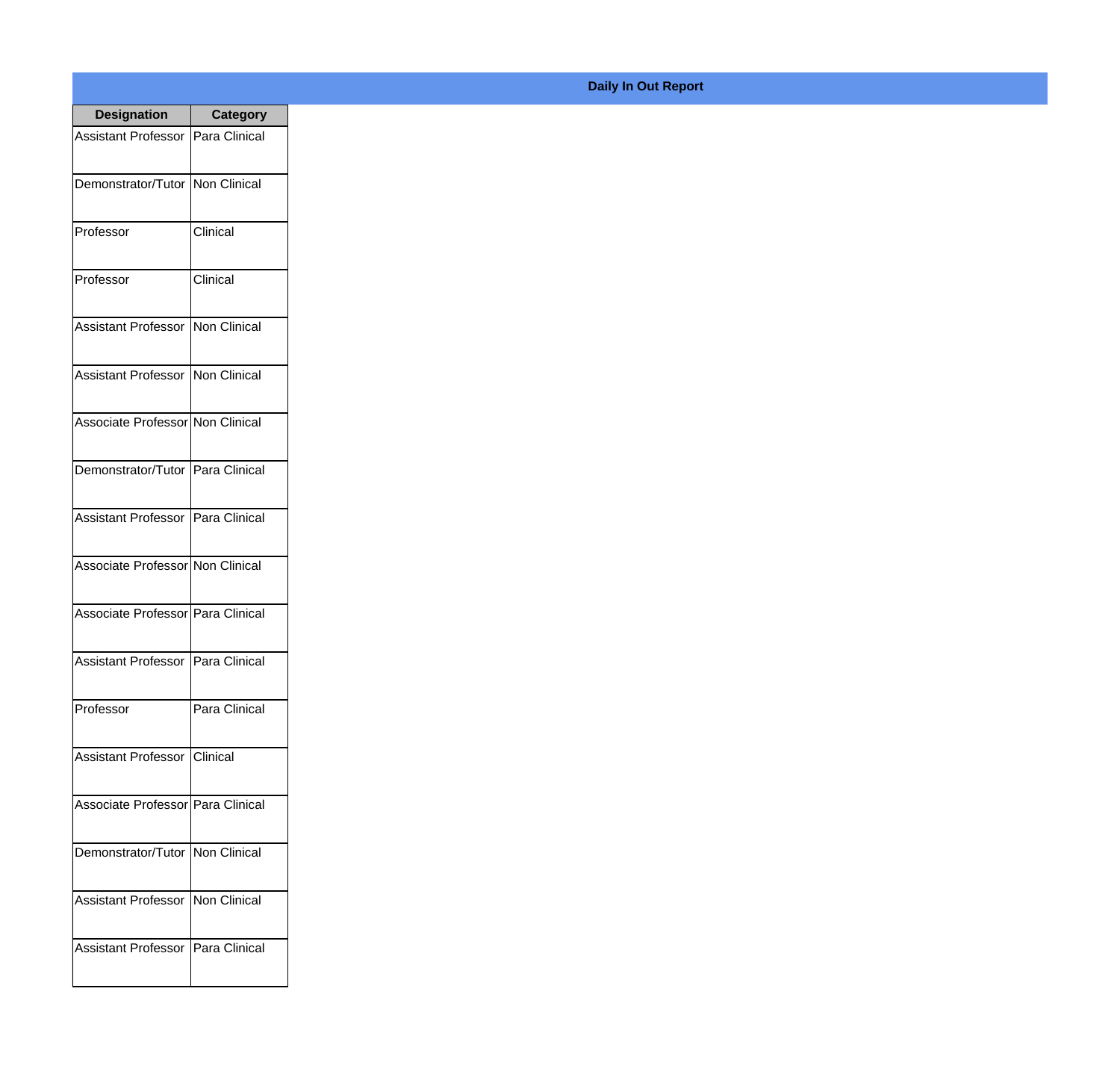|                                                         |                                                       |             |          |          | <b>Daily In Out Report</b> |              |                                           |
|---------------------------------------------------------|-------------------------------------------------------|-------------|----------|----------|----------------------------|--------------|-------------------------------------------|
| Government<br>Medical College,<br>Khandwa               | <b>DR SOURYAKANT</b><br>VARANDANI                     | 08 Feb 2021 | 10:35:05 | 17:56:00 | 07:21                      | P            | Community<br>Medicine                     |
| Government<br>Medical College,<br>Khandwa               | DR RASHMI YADAV                                       | 08 Feb 2021 | 10:16:16 | 17:58:27 | 07:42                      | P            | Community<br>Medicine                     |
| <b>Government</b><br>Medical College,<br>Khandwa        | DR LEENA PARIHAR                                      | 08 Feb 2021 | 11:19:03 |          | 00:00                      | E            | Community<br>Medicine                     |
| <b>Government</b><br>Medical College,<br>Khandwa        | <b>MR PIYUSH KUMAR</b><br><b>MISHRA</b>               | 08 Feb 2021 | 10:59:07 | 17:55:53 | 06:56                      | P            | Community<br>Medicine                     |
| Government<br>Medical College,<br>Khandwa               | DR SACHIN PARMAR 08 Feb 2021                          |             | 09:54:02 | 19:55:13 | 10:01                      | P            | Community<br>Medicine                     |
| <b>Government</b><br>Medical College,<br>Khandwa        | DR PRAMILA VERMA 08 Feb 2021                          |             | 12:00:06 |          | 00:00                      | E            | Paediatrics                               |
| <b>Government</b><br>Medical College,<br>Khandwa        | <b>DR DURGESH</b><br>SONARE                           | 08 Feb 2021 | 10:21:30 |          | 00:00                      | E            | Dermatology, Ven<br>ereology &<br>Leprosy |
| Government<br>Medical College,<br>Khandwa               | DR MANOJ BALKE                                        | 08 Feb 2021 | 09:24:30 | 17:04:46 | 07:40                      | $\mathsf{P}$ | Ophthalmology                             |
| Government<br>Medical College,<br>Khandwa               | <b>DR GARIMA</b><br><b>AGRAWAL</b><br><b>VARSHNEY</b> | 08 Feb 2021 | 10:10:58 |          | 00:00                      | E            | Paediatrics                               |
| <b>Government</b><br>Medical College,<br>Khandwa        | <b>DR SIDDHARTH</b><br><b>BANODE</b>                  | 08 Feb 2021 | 09:27:31 | 17:13:06 | 07:46                      | $\mathsf{P}$ | Pharmacology                              |
| <b>Government</b><br>Medical College,<br><b>Khandwa</b> | <b>DR PRIYA KAPOOR</b><br>KAPOOR                      | 08 Feb 2021 | 10:08:10 | 17:08:37 | 07:00                      | P            | Pathalogy                                 |
| Government<br>Medical College,<br>Khandwa               | <b>DR SAPNA</b><br><b>MAHESHRAM</b>                   | 08 Feb 2021 | 10:38:37 | 18:15:38 | 07:37                      | P            | Community<br>Medicine                     |
| Government<br>Medical College,<br>Khandwa               | <b>DR RAJENDRA</b><br><b>SINGH MANDLOI</b>            | 08 Feb 2021 | 13:11:11 | 17:15:04 | 04:04                      | P            | <b>Bio Chemistry</b>                      |
| Government<br>Medical College,<br>Khandwa               | <b>DR SEEMA</b><br><b>SUDHAKARRAO</b><br><b>SUTAY</b> | 08 Feb 2021 | 11:42:59 | 17:39:20 | 05:57                      | P            | Forensic<br>Medicine                      |
| Government<br>Medical College,<br>Khandwa               | <b>DR AJAY</b><br>NARWARIYA                           | 08 Feb 2021 | 11:07:58 |          | 00:00                      | E            | Microbiology                              |
| Government<br>Medical College,<br>Khandwa               | DR RAKESH SINGH<br><b>HAZARI</b>                      | 08 Feb 2021 | 15:25:32 |          | 00:00                      | E            | Pathalogy                                 |
| Government<br>Medical College,<br>Khandwa               | <b>DR NISHA</b><br><b>KAITHWAS</b>                    | 08 Feb 2021 | 10:34:15 | 13:45:10 | 03:11                      | P            | Psychiatry                                |
| Government<br>Medical College,<br>Khandwa               | <b>DR ANANT</b><br>TUKARAM PAWAR                      | 08 Feb 2021 | 11:19:18 | 19:11:47 | 07:52                      | P            | Community<br>Medicine                     |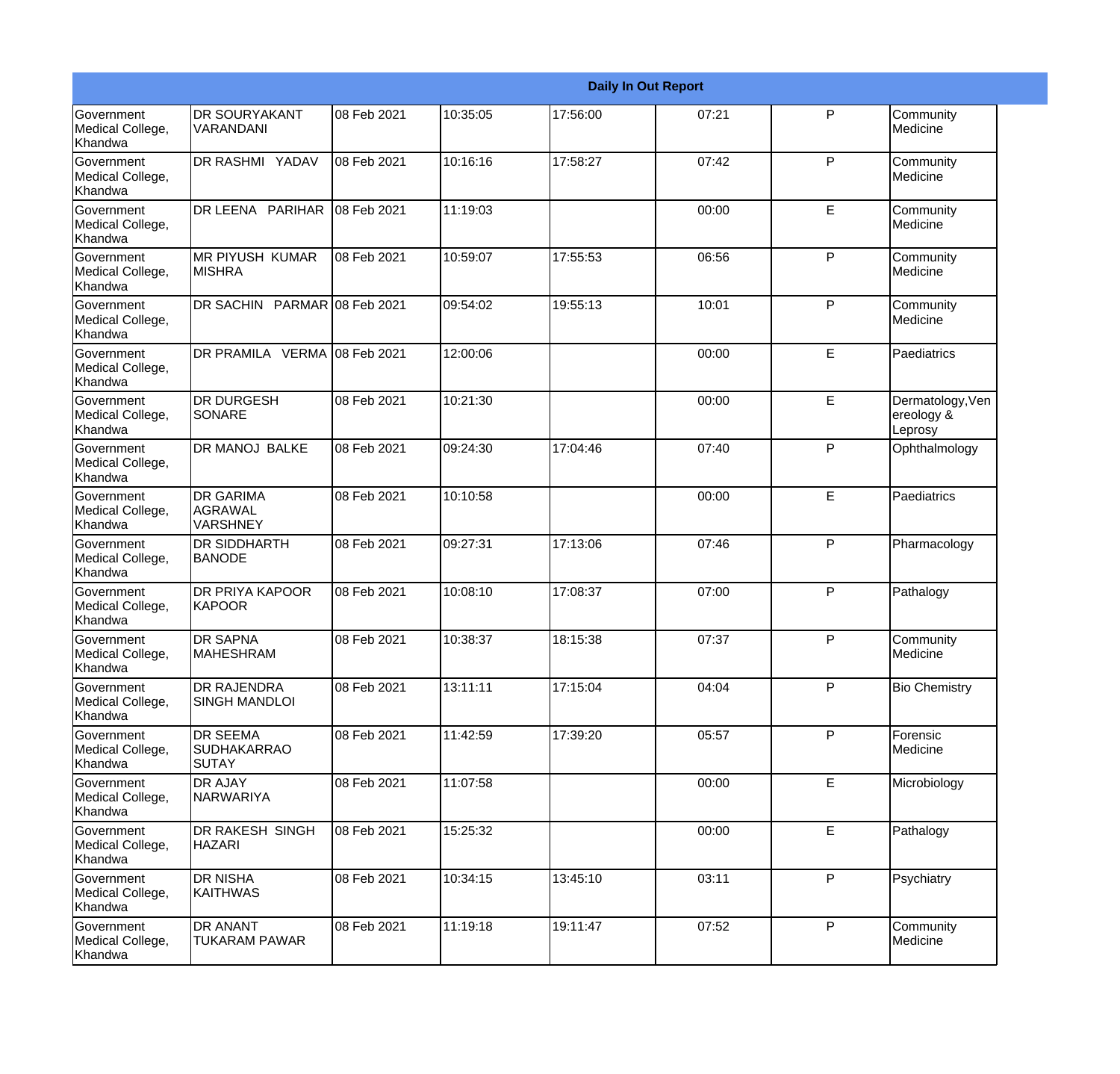| Demonstrator/Tutor Para Clinical  |                 |
|-----------------------------------|-----------------|
| Assistant Professor Para Clinical |                 |
|                                   |                 |
| Assistant Professor Para Clinical |                 |
| Statistician                      | Para Clinical   |
| Assistant Professor Para Clinical |                 |
|                                   |                 |
| Professor                         | <b>Clinical</b> |
| Assistant Professor Clinical      |                 |
| Assistant Professor Clinical      |                 |
| Associate Professor Clinical      |                 |
|                                   |                 |
| Associate Professor Para Clinical |                 |
| Demonstrator/Tutor Para Clinical  |                 |
| Associate Professor Para Clinical |                 |
| Demonstrator/Tutor Non Clinical   |                 |
|                                   |                 |
| Professor                         | Para Clinical   |
| Demonstrator/Tutor Para Clinical  |                 |
| Professor                         | Para Clinical   |
| Assistant Professor Clinical      |                 |
|                                   |                 |
| Professor                         | Para Clinical   |
|                                   |                 |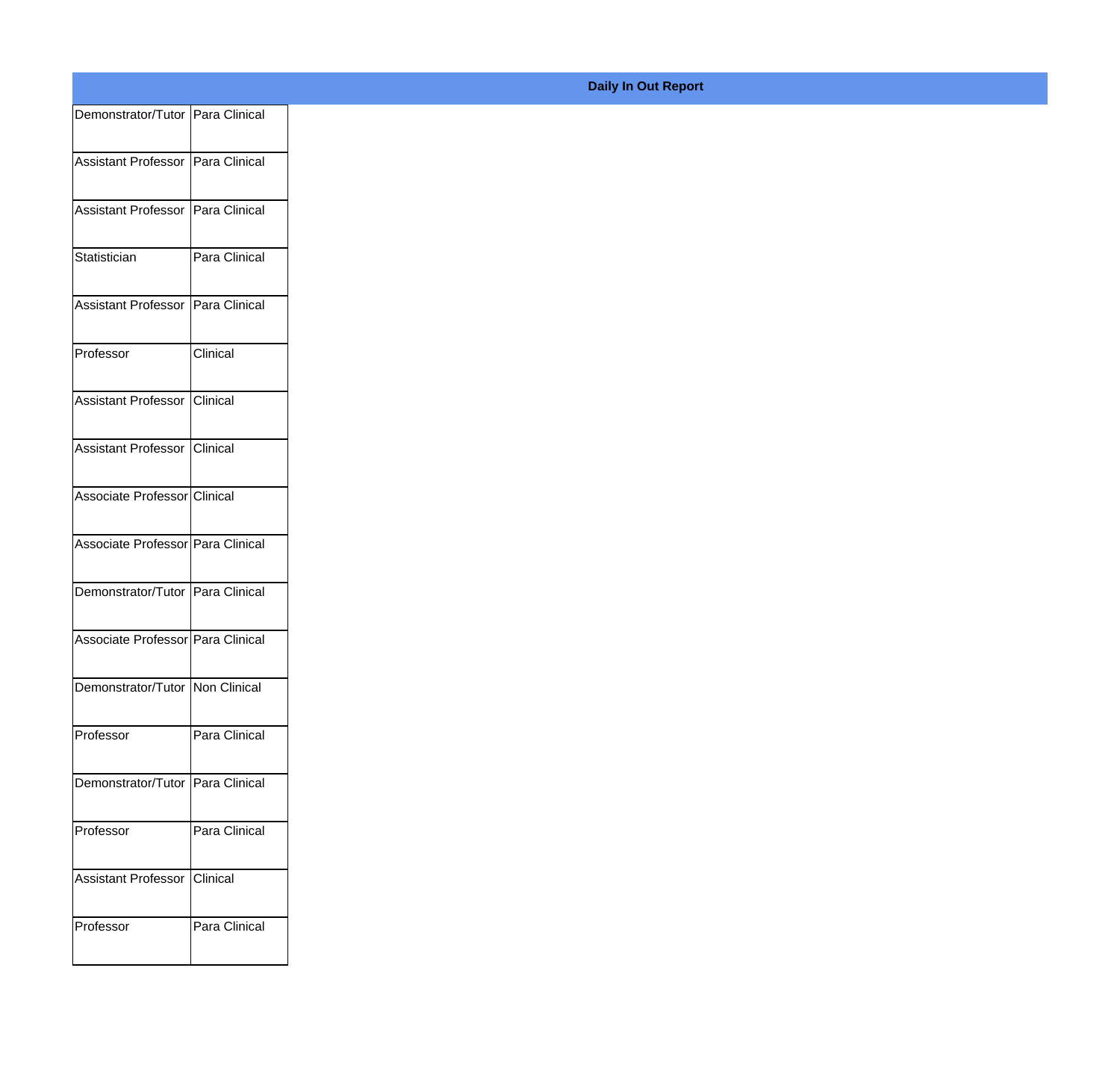|                                                  |                                              |             |          |          | <b>Daily In Out Report</b> |              |                             |
|--------------------------------------------------|----------------------------------------------|-------------|----------|----------|----------------------------|--------------|-----------------------------|
| Government<br>Medical College,<br>Khandwa        | <b>DR MAHENDRA</b><br><b>PANWAR</b>          | 08 Feb 2021 | 09:43:06 |          | 00:00                      | E            | Orthopaedics                |
| Government<br>Medical College,<br>Khandwa        | <b>DR SITARAM</b><br><b>SOLANKI</b>          | 08 Feb 2021 | 10:44:38 | 16:16:46 | 05:32                      | P            | Forensic<br>Medicine        |
| Government<br>Medical College,<br>Khandwa        | <b>DR RANJEET</b><br><b>BADOLE</b>           | 08 Feb 2021 | 10:21:42 |          | 00:00                      | E            | <b>General Medicine</b>     |
| Government<br>Medical College,<br>Khandwa        | <b>DR ASHOK</b><br><b>BHAUSAHEB NAJAN</b>    | 08 Feb 2021 | 09:16:51 | 16:13:05 | 06:57                      | $\mathsf{P}$ | Forensic<br>Medicine        |
| <b>Government</b><br>Medical College,<br>Khandwa | <b>DR PRIYESH</b><br><b>MARSKOLE</b>         | 08 Feb 2021 | 10:13:46 | 19:54:53 | 09:41                      | P            | Community<br>Medicine       |
| Government<br>Medical College,<br>Khandwa        | <b>DR SANGEETA</b><br><b>CHINCHOLE</b>       | 08 Feb 2021 | 15:50:08 |          | 00:00                      | E            | Physiology                  |
| <b>Government</b><br>Medical College,<br>Khandwa | DR VIJAY NAYAK                               | 08 Feb 2021 | 11:06:27 | 16:57:36 | 05:51                      | $\mathsf{P}$ | Anatomy                     |
| Government<br>Medical College,<br>Khandwa        | DR SUNIL BAJOLIYA                            | 08 Feb 2021 | 09:26:53 | 18:39:24 | 09:13                      | $\mathsf{P}$ | OTO-Rhiono-<br>Laryngology  |
| <b>Government</b><br>Medical College,<br>Khandwa | DR NISHA MANDLOI<br><b>PANWAR</b>            | 08 Feb 2021 | 09:44:11 |          | 00:00                      | E            | Obstetrics &<br>Gynaecology |
| Government<br>Medical College,<br>Khandwa        | <b>DR SATISH</b><br><b>CHANDEL</b>           | 08 Feb 2021 | 11:42:38 |          | 00:00                      | E            | Pharmacology                |
| Government<br>Medical College,<br>Khandwa        | <b>DR MUKTESHWARI</b><br><b>GUPTA</b>        | 08 Feb 2021 | 11:32:10 | 17:25:57 | 05:53                      | P            | Pharmacology                |
| Government<br>Medical College,<br>Khandwa        | DR YASHPAL RAY                               | 08 Feb 2021 | 11:16:34 |          | 00:00                      | E            | Anatomy                     |
| Government<br>Medical College,<br>Khandwa        | <b>DR DEEPIKA</b><br><b>PANWAR</b>           | 08 Feb 2021 | 10:42:07 | 17:06:13 | 06:24                      | $\mathsf{P}$ | <b>Bio Chemistry</b>        |
| Government<br>Medical College,<br>Khandwa        | <b>DR SHAILENDRA</b><br><b>SINGH CHOUHAN</b> | 08 Feb 2021 | 11:20:15 |          | 00:00                      | E            | Orthopaedics                |
| Government<br>Medical College,<br>Khandwa        | DR RINKU YADAV                               | 08 Feb 2021 | 10:43:27 |          | 00:00                      | E            | <b>General Surgery</b>      |
| Government<br>Medical College,<br>Khandwa        | <b>MOHIT GARG</b>                            | 08 Feb 2021 | 11:28:56 |          | 00:00                      | E            | <b>General Medicine</b>     |
| Government<br>Medical College,<br>Khandwa        | RENU WAGHMARE                                | 08 Feb 2021 | 11:12:29 | 17:57:59 | 06:45                      | P            | Community<br>Medicine       |